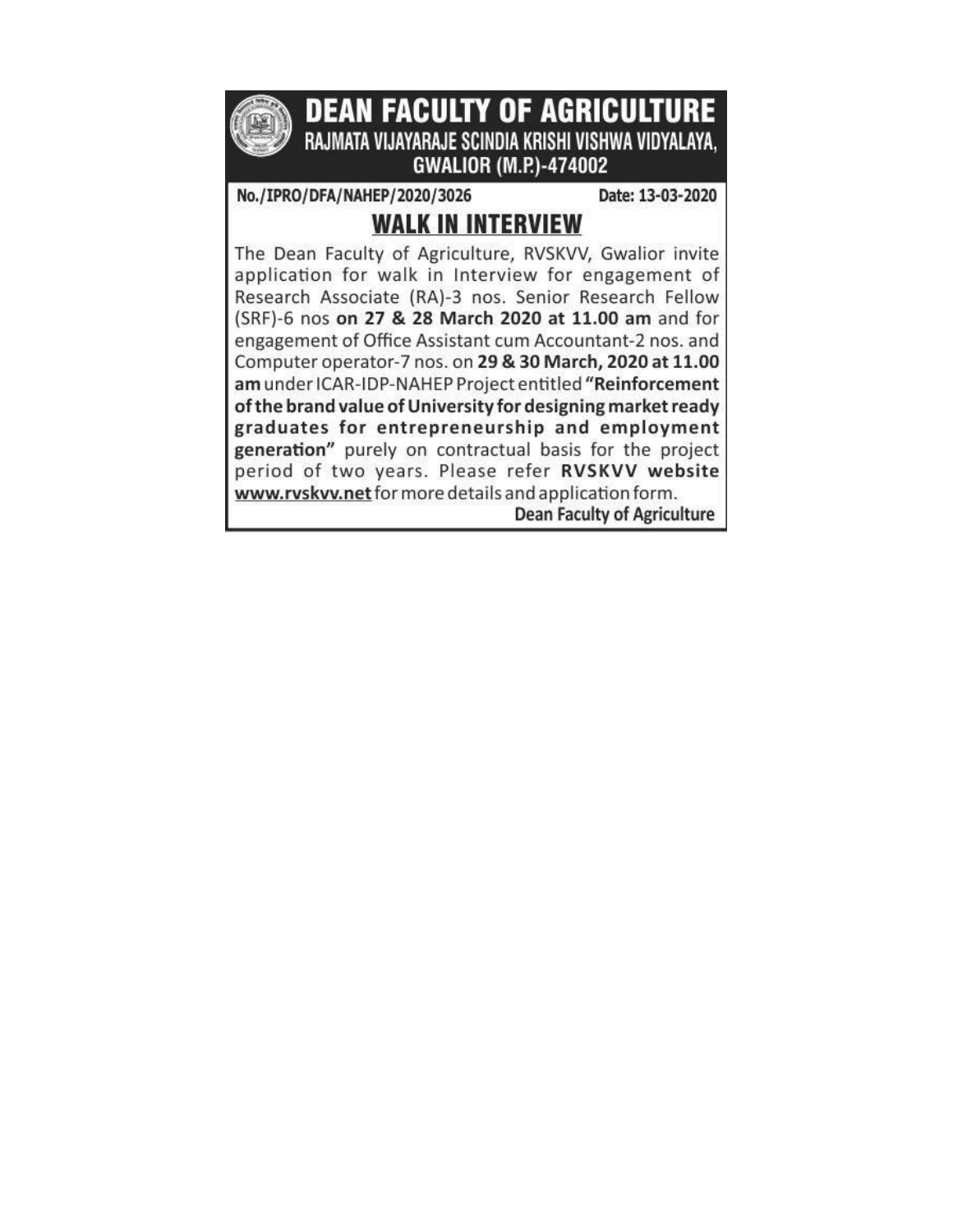## **DEAN FACULTY OF AGRICULTURE RAJMATA VIJAYARAJE SCINDIA KRISHI VISHWA VIDYALAYA, GWALIOR (M.P.) - 474002**

No. IPRO/DFA/NAHEP/2020/ Dated:

## **Walk in interview**

The Dean Faculty of Agriculture, RVSKVV, Gwalior invite application for walk in Interview for engagement of Research Associate (RA)- 3 nos. Senior Research Fellow (SRF)-6 nos **on 27 & 28 March 2020 at 11.00 am** and for engagement of Office Assistant cum Accountant- 2 nos. and Computer operator- 7 nos. on **29 & 30 March, 2020 at 11.00 am** under ICAR-IDP-NAHEP Project entitled "**Reinforcement of the brand value of University for designing market ready graduates for entrepreneurship and employment generation**" purely on contractual basis for the project period of two years.

Please refer RVSKVV website [www.rvskvv.net](http://www.rvskvv.net/) for more details and application form.

Dean Faculty of Agriculture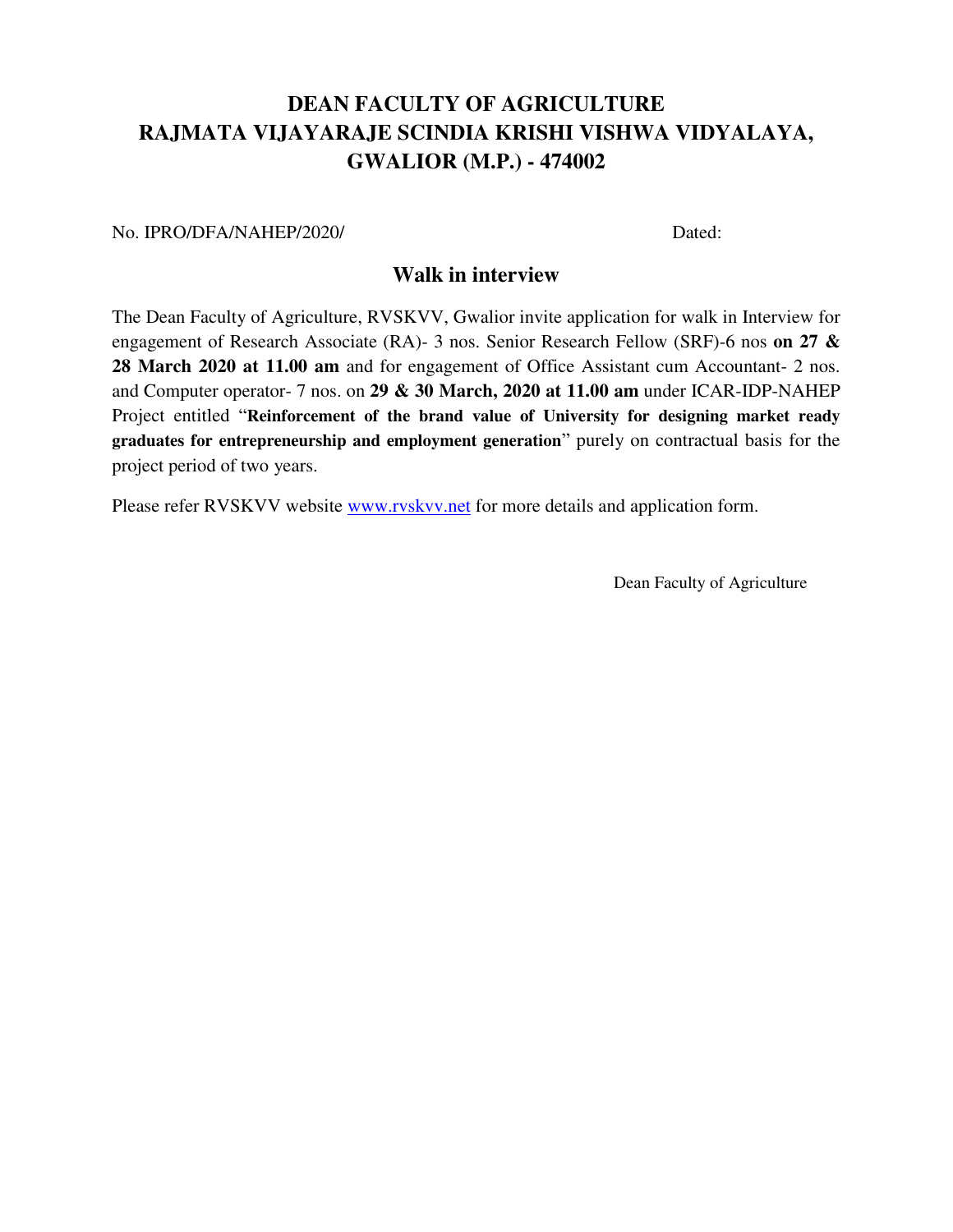# **DEAN FACULTY OF AGRICULTURE RAJMATA VIJAYARAJE SCINDIA KRISHI VISHWA VIDYALAYA, GWALIOR (M.P.) – 474002**

## **WALK IN INTERVIEW ON 27 & 28 March, 2020 for RA and SRF 29 & 30 March, 2020 for office Asstt cum Accountant and Computer operator**

| Name of the Project     | $\ddot{\phantom{a}}$ | ICAR-IDP-NAHEP Project entitled "Reinforcement of the brand value of<br>University for designing market ready graduates for entrepreneurship and<br>employment generation" |                           |                                                                                |  |  |
|-------------------------|----------------------|----------------------------------------------------------------------------------------------------------------------------------------------------------------------------|---------------------------|--------------------------------------------------------------------------------|--|--|
| Post                    | $\ddot{\cdot}$       | <b>Name of Post</b>                                                                                                                                                        | Number of<br><b>Posts</b> | <b>Place of Work</b>                                                           |  |  |
|                         |                      | <b>Research Associate</b><br>(RA)                                                                                                                                          | $03$ (Three)              | DFA, RVSKVV                                                                    |  |  |
|                         |                      | <b>Senior Research</b><br>Fellow                                                                                                                                           | 06(Six)                   | 1. DFA, RVSKVV<br>2. CoA,<br>Gwalior/Indore/Sehore/Khandwa<br>3. CoH, Mandsaur |  |  |
|                         |                      | <b>Office Assistant cum</b><br>Accountant                                                                                                                                  | $02$ (Two)<br>DFA, RVSKVV |                                                                                |  |  |
|                         |                      | <b>Computer Operator</b>                                                                                                                                                   | $07$ (Seven)              | DFA, RVSKVV<br>2. CoA, Gwalior/Indore/Sehore/<br>Khandwa/ CoH, Mandsaur        |  |  |
| Period of<br>engagement | $\ddot{\cdot}$       | Two years or till termination of the project                                                                                                                               |                           |                                                                                |  |  |
| Place of Interview      | $\ddot{\cdot}$       | Dean Faculty of Agriculture<br>Rajmata Vijayaraje Scindia Krishi Vishwa Vidyalaya, Gwalior (M.P.)                                                                          |                           |                                                                                |  |  |

Essential and desired qualifications are as below

| Post      | No.  | of | <b>Essential Qualification</b>             | Desirable Qualification          |  |  |
|-----------|------|----|--------------------------------------------|----------------------------------|--|--|
|           | Post |    |                                            |                                  |  |  |
| Research  | 02   |    | <b>Essential:</b> Ph. D. in any subject of | Desirable:                       |  |  |
| Associate |      |    | agriculture/Horticulture/ Agricultural     | (i) Published research papers    |  |  |
| (RA)      |      |    | Engineering                                | (ii) Experience in data          |  |  |
|           |      |    | Or                                         | organization/management          |  |  |
|           |      |    | M.Sc. (Ag.) in any subject of agriculture/ | (iii) Working knowledge of       |  |  |
|           |      |    | Horticulture/ M.Tech. in Agricultural      | (MS)<br>Computer                 |  |  |
|           |      |    | Engineering having 1st Division or 60 $%$  | Office)/Technical writing skills |  |  |
|           |      |    | marks or equivalent overall grade point    | iv) Good communication skill     |  |  |
|           |      |    | average, with at least two years of        | in English.                      |  |  |
|           |      |    | professional experience.                   |                                  |  |  |
|           |      |    |                                            |                                  |  |  |
| Research  | 01   |    | <b>Essential:</b> Ph. D in computer        | i) Published research papers     |  |  |
| Associate |      |    | science/Information Technology             | (ii) Experience in data          |  |  |
| (RA)      |      |    | <b>Or</b>                                  | organization/management          |  |  |
|           |      |    | ME/ M.Tech/ MCA in computer                | (iii) Working knowledge of       |  |  |
|           |      |    |                                            | Computer<br>(MS                  |  |  |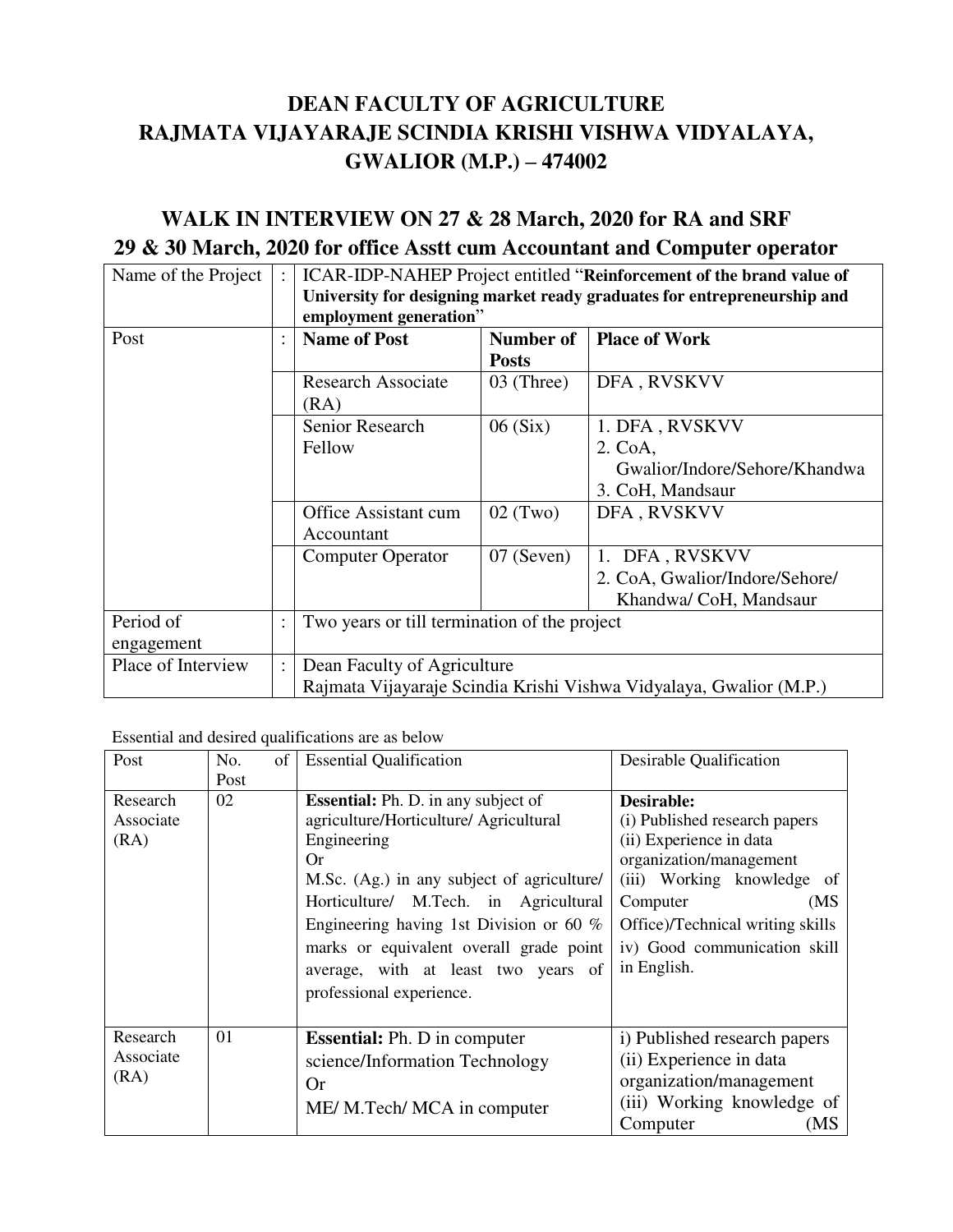|                                          |    | science/Information Technology<br>At least two years' experience in<br>networking and installation and<br>maintenance of networking software<br>and programming.<br>Proven experience of handling and<br>providing networking solutions in a<br>reputed higher educational institute/<br>University                                                                                                              | Office)/Technical<br>writing<br>skills<br>iv) Good communication<br>skill in English.                                                                                                                                   |
|------------------------------------------|----|------------------------------------------------------------------------------------------------------------------------------------------------------------------------------------------------------------------------------------------------------------------------------------------------------------------------------------------------------------------------------------------------------------------|-------------------------------------------------------------------------------------------------------------------------------------------------------------------------------------------------------------------------|
| Senior<br>Research<br>Fellow<br>(SRF)    | 06 | <b>Essential:</b> M.Sc. (Ag.) in any subject of<br>Agriculture/Horticulture/<br>M.Tech.<br>in<br><b>Agricultural Engineering</b>                                                                                                                                                                                                                                                                                 | Desirable: - data organization/<br>management/<br>Working<br>knowledge of Computer (MS<br>Office)/Technical<br>writing<br>skills/ Good communication<br>skill in English.                                               |
| Office<br>Assistant<br>cum<br>Accountant | 02 | <b>Essential:</b><br>B.Com<br>with<br>minimum<br>60%<br><b>or</b><br>equivalent grade point.<br>Proven experience of minimum one<br>maintaining<br>office<br>in<br>year<br>communication, stocks and records etc<br>in an industry/academic institution of<br>higher learning.<br>Proven<br>experience<br>of<br>handling<br>computers and Office software.<br>Proven ability of handling accounting<br>software. | Desirable:<br>office<br>Experience<br>in<br>management/<br>having<br>writing<br>skills                                                                                                                                  |
| Computer<br>Operator                     | 07 | <b>Essential:</b><br>Graduate degree from a recognized<br>university<br>Possess a certificate of DCA from<br>recognized Govt. approved institution<br>Knowledge of data entry in Hindi and<br>English on different software including<br>MS office<br>Passed<br>the<br><b>CPCT</b><br>examination<br>conducted by Govt Of M.P.<br>Speed of 40 words per minute in<br>English Typing without error.               | Desirable:<br>• Knowledge of networking<br>Experience in maintaining the<br>web site/portal and use of<br>computers for<br>information<br>Management<br>especially<br>Database Management and net<br>based applications |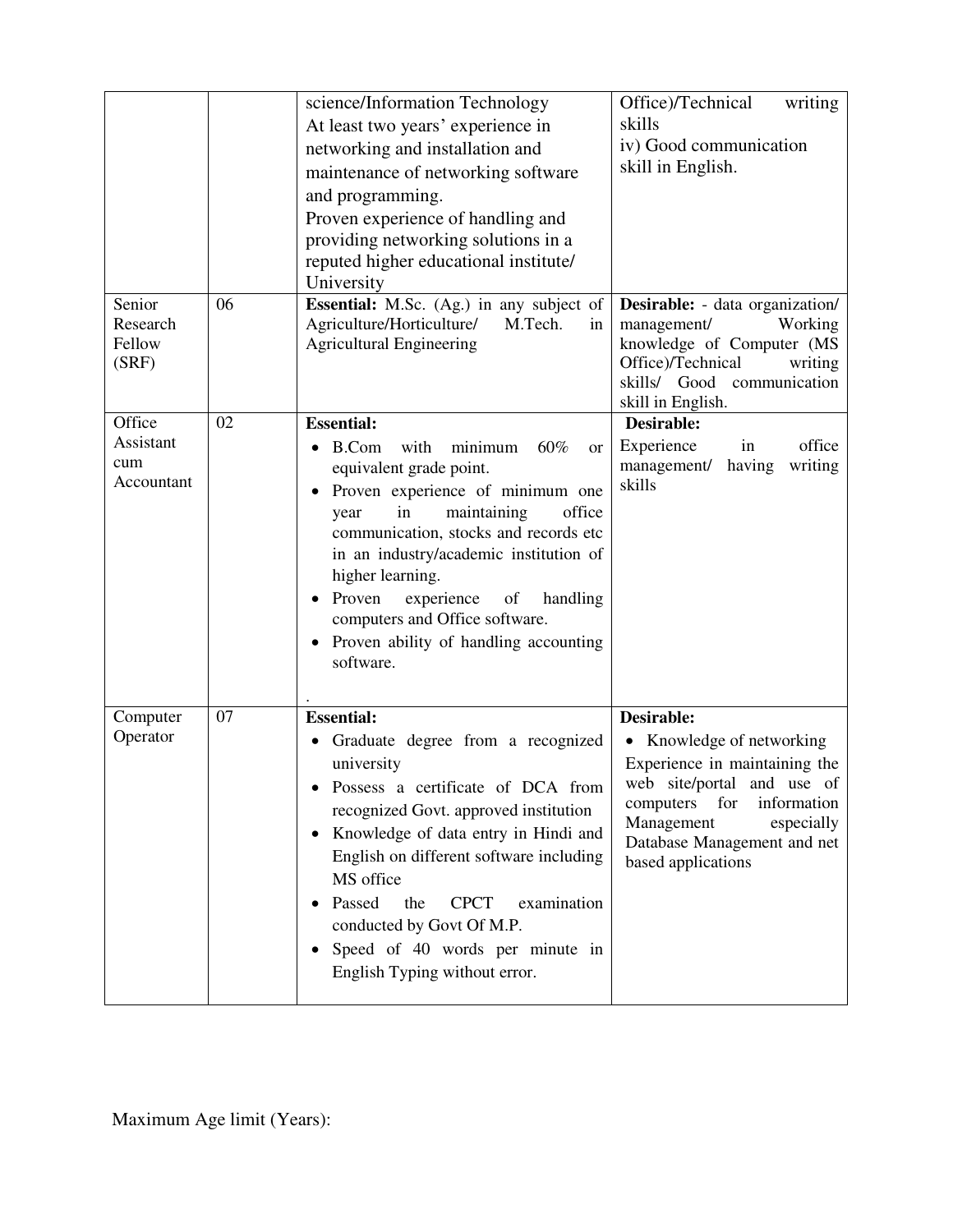| <b>Name of Post</b>                                                                                                                                                                      | <b>Age Limit</b>                          |  |  |  |  |
|------------------------------------------------------------------------------------------------------------------------------------------------------------------------------------------|-------------------------------------------|--|--|--|--|
| <b>Research Associate</b>                                                                                                                                                                | 40 years for Male and 45 years for Female |  |  |  |  |
| Senior Research Fellow                                                                                                                                                                   | 35 years for Male and 40 years for Female |  |  |  |  |
| Office Assistant cum Accountant                                                                                                                                                          | 35 years for Male and 40 years for Female |  |  |  |  |
| <b>Computer Operator</b>                                                                                                                                                                 | 35 years for Male and 40 years for Female |  |  |  |  |
| $\mathcal{A}_{\text{data}}$ , $\mathcal{A}_{\text{data}}$ is a subset of constant of the same of the $\mathcal{A}_{\text{data}}$ . Due deels $\mathcal{C}_{\text{extremumant}}$ in least |                                           |  |  |  |  |

Note: Age relaxation applicable as per the Madhya Pradesh Government rules.

Emolument (Rs./ month) : Rs 25000+HRA (Consolidated)

| <b>Name of Post</b>                    | <b>Emoluments in Rs.</b>   |
|----------------------------------------|----------------------------|
| Research Associate with Ph.D.          | 54000/- Plus HRA per month |
| <b>Research Associate with Masters</b> | 49000/- plus HRA per month |
| Senior Research Fellow                 | 31000/- Plus HRA per month |
| Office Assistant cum Accountant        | $25000/-$ per month        |
| <b>Computer Operator</b>               | $20000$ - per month        |

#### **Terms and Conditions:**

- 1. Interested candidates can submit their complete application along with giving full bio-data with attested copies of testimonials/certificates. One passport size photograph and Bank Demand Draft of Rs 100/-(nonrefundable) in favour of the **Comptroller, RVSKVV, Gwalior** payable at Gwalior may be submitted to the office of the Dean Faculty of Agriculture, RVSKVV, Gwalior-474 002 on or before 27.03.2020 up to 12.00 noon. For Research Associate & Senior Research Fellow, while Office assistant cum accountant and computer operator may be submitted on or before 29.03.2020 up to 12.00 noon.
- 2. Candidates appearing for interview need to bring certificates/ degree/ diploma/credentials in original for verification.
- 3. The above posts are purely temporary and can be terminated on one months' notice from either side. The posts are co-terminus with the project.
- 4. Application form may be downloaded (Annexure 1) from university website [www.rvskvv.net.](http://www.rvskvv.net/) Application should be annexed with duly attested certificates and mark sheets (From X onwards), experience certificates and no objection certificates (NOC) from their current employer (in case employed).
- 5. Only the candidates fulfilling the essential qualifications would be entertained for walk-in Interview.
- 6. The selected candidates have no claim for regular appointment after expiry of the project at Rajmata Vijayaraje Scindia Krishi Vishwa Vidyalaya, Gwalior (M.P.).
- 7. The University reserves all the rights to fill up or not to fill up the vacant posts without assigning any reason.
- 8. The candidate must bring one set of their complete bio data with self-attested copies of the testimonials and age proof with a passport size photograph along with all original certificates of all required certificates from matriculation onwards and experience certificate in original (if any) with them.
- 9. Concealing of facts or canvassing in any form shall lead to disqualification of the candidature or termination even after appointment.
- 10. The appointments may be terminated at any time without notice or assigning any reason thereof. The candidate may leave the assignment, on his/her own volition, by giving one month notice. At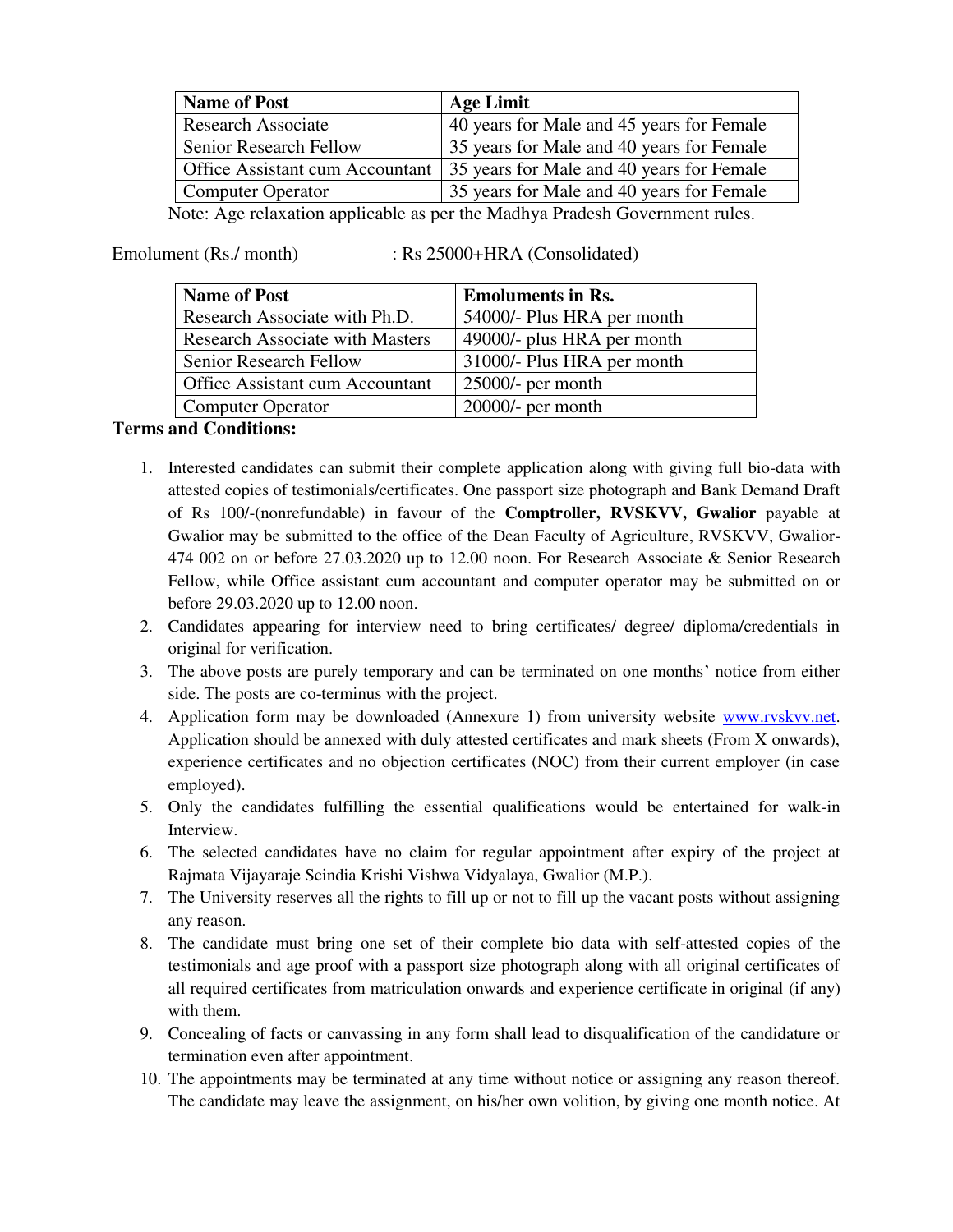the end of the contract period, the RA, SRF, office assistant cum accountant and computer operator will have no right to claim any employment or engagement in the University.

- 11. No TA/DA will be paid to the candidates for appearing in interview.
- 12. The candidate in Ratio of 1:5 for each post shall be considered for interview.
- 13. Skill tests as per the requirement of posts may be conducted to judge the competence.
- 14. The selected candidates will be required to undergo medical examination as per the rules for ensuring their physical fitness before appointment.
- 15. The interview of eligible candidates will be held on **March 27 & 28, 2020 at 11.00 am** for Research Associate and Senior Research Fellow **and March 29 & 30, 2020** for Office assistant cum accountant and computer operator in the "*Pragya Samvaad kaksh"* of the Dean Faculty of Agriculture, RVSKVV, Gwalior-474 002.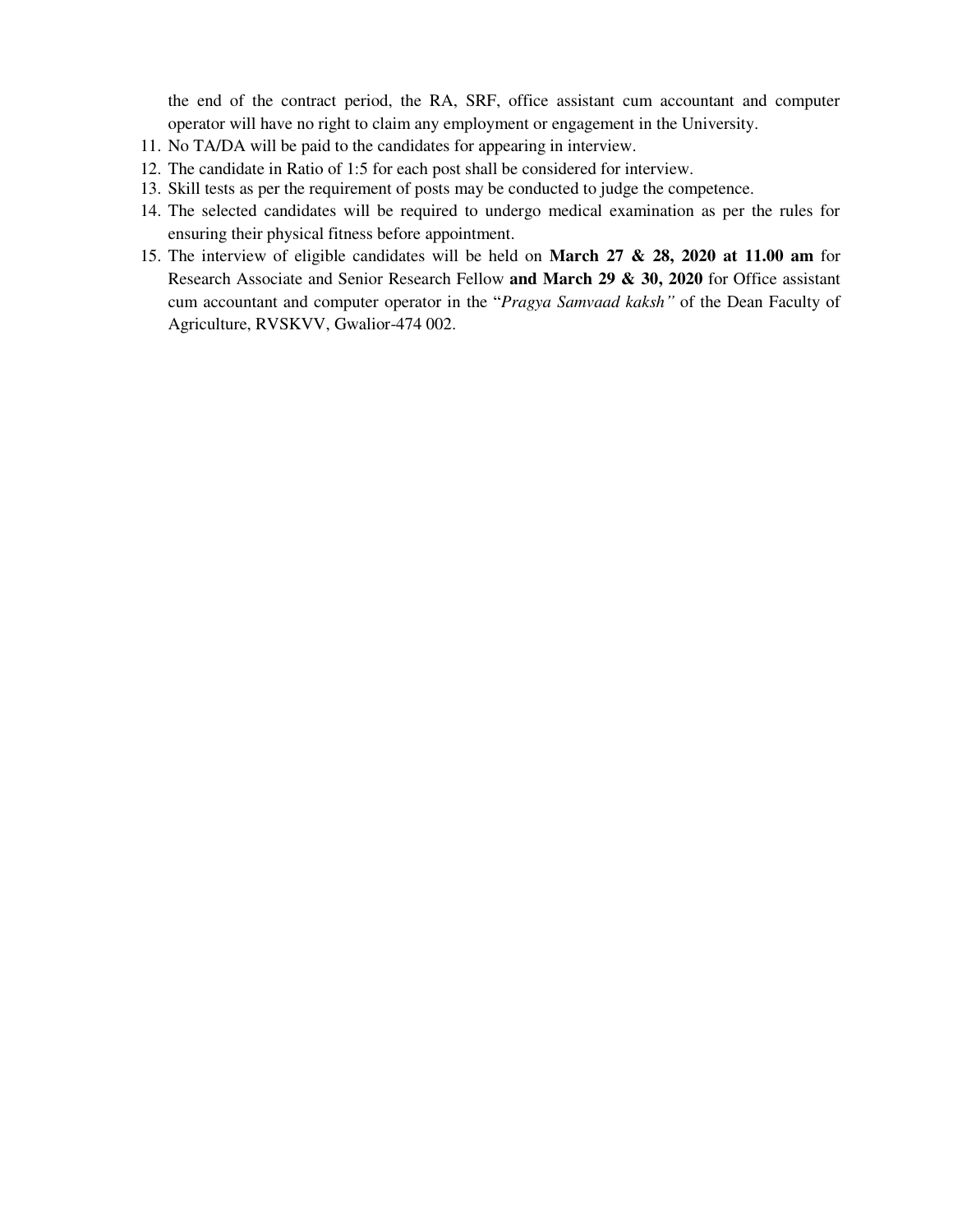

# **Rajmata Vijayaraje Scindia Krishi Vishwa Vidyalaya,**

 **Raja Pancham Singh Marg, Gwalior (M.P.) – 474 002** 

## **APPLICATION FORM**

| (Details of Application Fee)                                                                           |
|--------------------------------------------------------------------------------------------------------|
| $DD/IPO$ No. $\ldots$ $\ldots$ $\ldots$ $\ldots$ $\ldots$ $\ldots$ $\ldots$ $\ldots$ $\ldots$ $\ldots$ |
|                                                                                                        |
|                                                                                                        |
|                                                                                                        |

Passport Size Photograph

|--|--|--|

**Advertisement No…………………………………………………………………..**

| $1_{-}$ | Name of the candidate       |  |
|---------|-----------------------------|--|
|         | (In Block letters)          |  |
| 2.      | Father/ Husband name        |  |
| 3.      | Category (UR/SC/ST/OBC)     |  |
| 4.      | Date of birth and age as on |  |
|         | 01.03.2020                  |  |
| 5.      | <b>Permanent Address</b>    |  |
|         |                             |  |
| 6.      | Address for correspondence  |  |
|         |                             |  |
| 7.      | <b>Contact Number</b>       |  |
| 8.      | Email ID                    |  |

9. Educational Qualifications and experience (in chronological order) (starting from  $10<sup>th</sup>$  class including additional degree/diplomas):

| Examination/     | Name of   | Name of the | Year of | Division | <b>Marks</b> | Subjects |
|------------------|-----------|-------------|---------|----------|--------------|----------|
| Degree           | Degree/   | Board/      | passing |          | In           |          |
|                  | Programme | University  |         |          | percent/     |          |
|                  |           |             |         |          | <b>OGPA</b>  |          |
| Matriculation    |           |             |         |          |              |          |
| Intermediate     |           |             |         |          |              |          |
| Graduation       |           |             |         |          |              |          |
| Post Graduation  |           |             |         |          |              |          |
| Ph.D.            |           |             |         |          |              |          |
| Any Other degree |           |             |         |          |              |          |
| /Diploma         |           |             |         |          |              |          |
| Experience       |           |             |         |          |              |          |